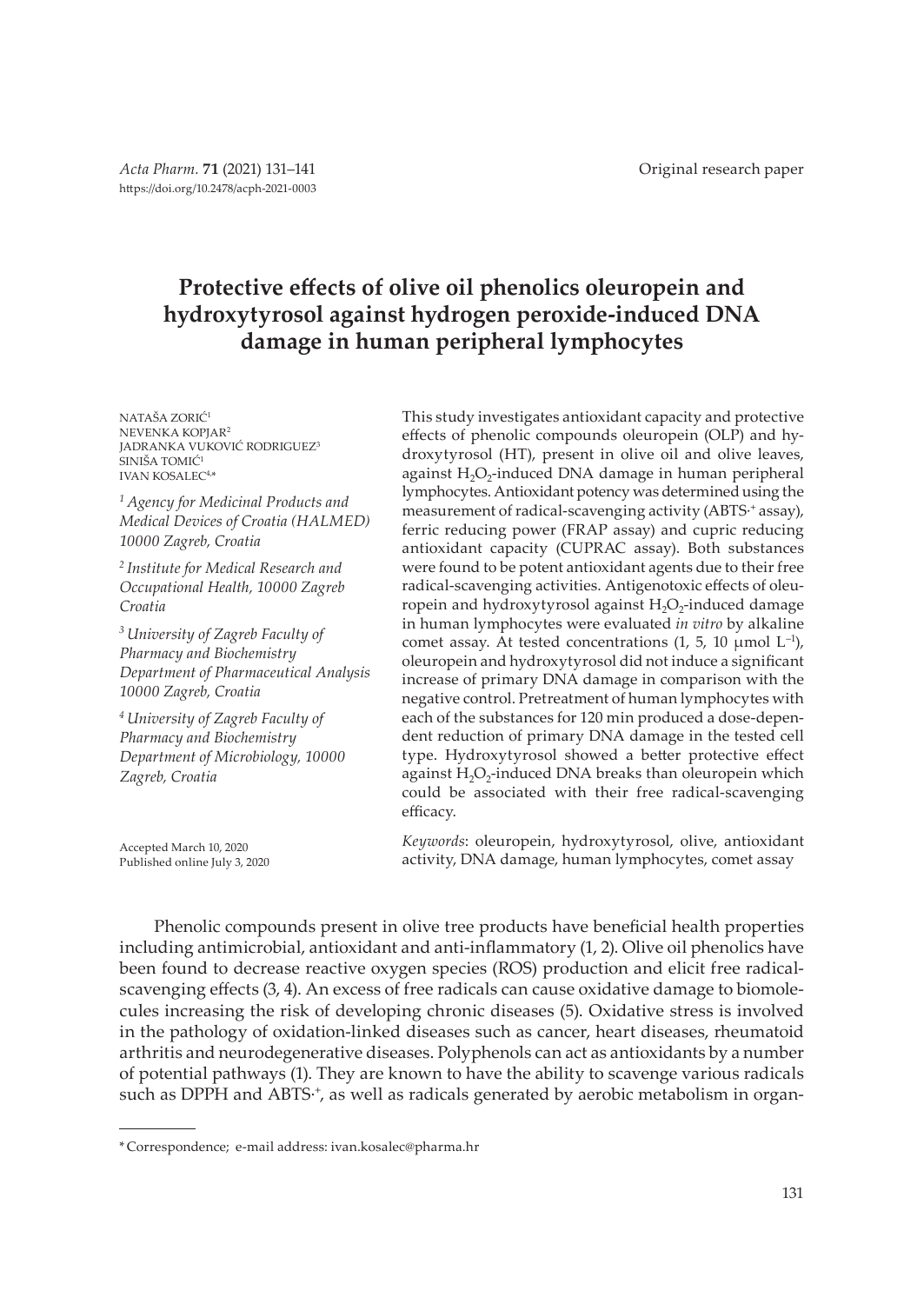

Fig. 1. Chemical structures of oleuropein (OLP) aglycon and hydroxytyrosol (HT).

isms (OH and O<sub>2</sub>∙) (6). These compounds possess antioxidant activity against radicals due to the redox properties of their phenolic groups and the structural relationship between different parts in their chemical structures. Mechanism of action of a compound with antioxidant capacity depends on structural factors, such as the presence or absence of glycosidic moiety in the polyphenol, the glycosylation site and the number and position of free and esterified hydroxyl groups (7). Further, olive oil phenolic compounds are able to bind to LDL which decreases LDL oxidation associated with a major risk factor for the development of atherosclerosis cardiovascular diseases (8). Intake of phenol-rich olive oil (up to 592 mg kg–1) decreases oxidative DNA damage *in vivo* in humans up to 30 % (9, 10).

The main polyphenol of olive fruit, oil and leaf, oleuropein (OLP) and its metabolite hydroxytyrosol (HT) (Fig. 1) are reported to have scavenging activity against stable 1,1-diphenyl-2-picrylhydrazyl radical (DPPH test) (11). Anter *et al*. (12) assessed antigenotoxicity of oleuropein with the *Drosophila* wing spot test (SMART) which showed that oleuropein reduced the frequencies of  $H_2O_2$ -induced single and total spots at high concentrations. Oleuropein was found to inhibit the  $H_2O_2$ -induced oxidative damage (inhibition percentage of 73.7 % at 555 µmol L<sup>-1</sup>). Additionally, oleuropein showed cytotoxic effect with  $IC_{50}$  of 170  $\mu$ mol L<sup>-1</sup> against HL-60, human promyelocytic leukemia cells. Recently, it was identified that hydroxytyrosol generates  $H_2O_2$  in the RPMI medium that was responsible for the induction of apoptosis in HL-60 cells (13). Fabiani *et al*. (14) measured the effect of olive phenols on hydrogen peroxide-induced DNA damage in human peripheral blood mononuclear cells (PBMC) and promyelocytic leukemia cells (HL-60) using a comet assay. Hydroxytyrosol reduced the DNA damage at a concentration as low as 1  $\mu$ mol L<sup>-1</sup> when co-incubated in the medium with H<sub>2</sub>O<sub>2</sub> (40 µmol L<sup>-1</sup>). Oleuropein also protected the cells against hydrogen peroxide-induced DNA damage although with a lower efficacy (range of protection 25–75 %).

Antioxidant properties of natural compounds are commonly determined with a combination of different methods. Therefore, in the present study, we assessed antioxidant capacity using ABTS∙<sup>+</sup> scavenging assay, reducing power assay and cupric reducing antioxidant capacity assay. Further, the aim of the study was to investigate the protective effects of oleuropein and hydroxytyrosol *in vitro* against H<sub>2</sub>O<sub>2</sub>-induced DNA damage in isolated human lymphocytes by the alkaline single-cell gel electrophoresis.

### EXPERIMENTAL

### *Chemicals and reagents*

Oleuropein (HPLC purity  $\geq$  98 %, Extrasynthese, France) and hydroxytyrosol (HPLC purity ≥ 98 %, Extrasynthese) were dissolved separately in pH 7.4 phosphate buffer (PBS) to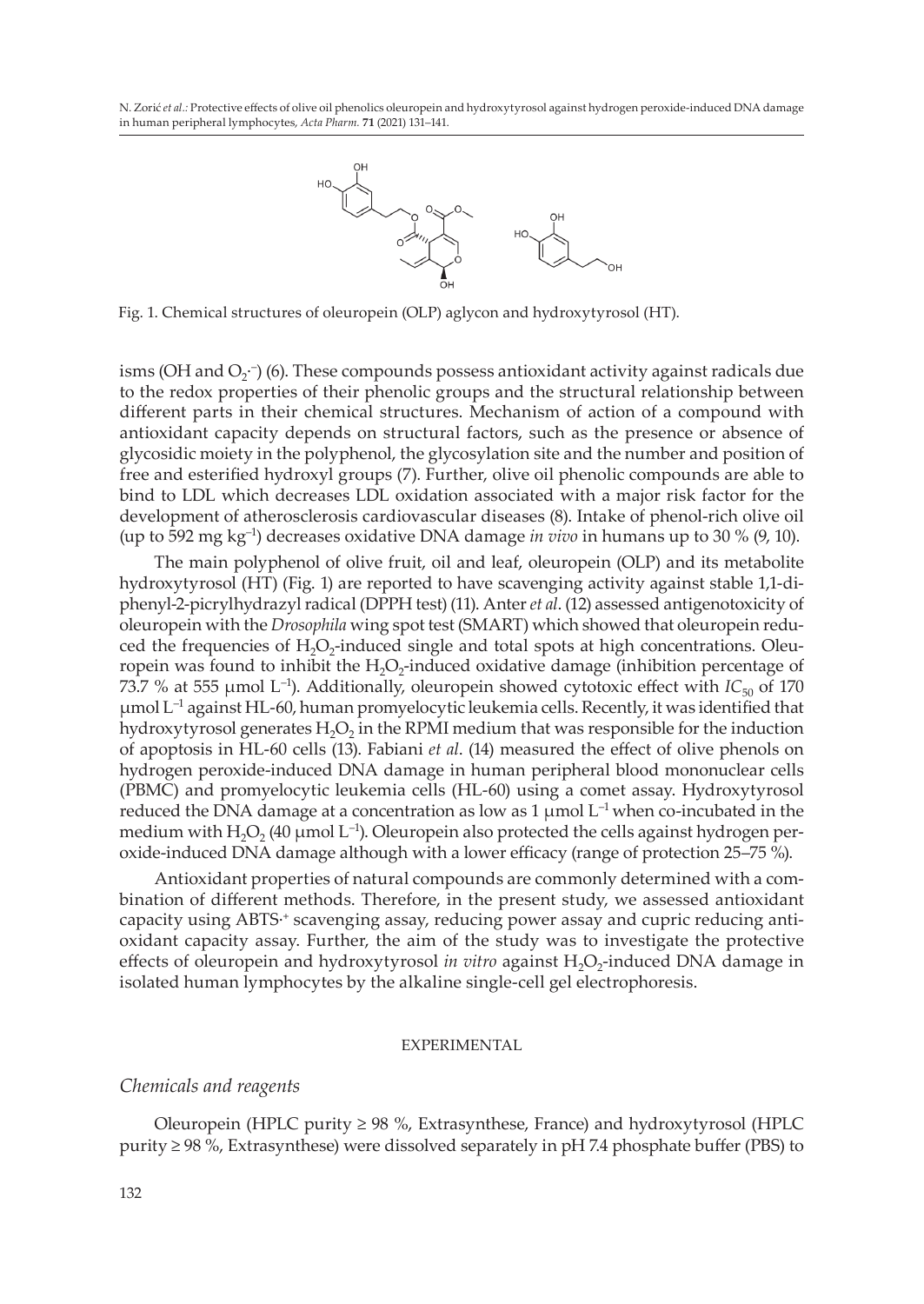prepare stock solutions of 50 mg mL<sup>-1</sup>. All other chemicals and reagents except FeSO<sub>4</sub> x 7H<sub>2</sub>O (Kemika, Croatia) were purchased from Sigma Chemical Co. (USA). Absorbance measurements were performed on a double-beam UV-VIS spectrophotometer Agilent 8453E (Hewlett Packard, Germany).

# *ABTS∙+ scavenging activity*

The radical-scavenging activity of the compounds was evaluated according to the modified version of the method by Re *et al.* (15). ABTS<sup>*∗*+</sup> radical solution was prepared by mixing ABTS∙<sup>+</sup> stock solution (7 mmol L<sup>-1</sup>) with 2.45 mmol L<sup>-1</sup> potassium persulfate (final concentration) and allowing the mixture to stand in the dark at room temperature for 12–16 h before use. The obtained radical solution was further diluted with ethanol to an absorbance of  $0.70 \pm 0.02$ ) at 734 nm (16). Twenty (20)  $\mu$ Ls of each compound (1–3  $\mu$ mol L<sup>-1</sup>) were added into 2 mL of ABTS∙<sup>+</sup> solution and the absorbance was read at 734 nm after exactly 6 min. Solvent blanks were run in parallel. An aqueous solution of Trolox (6-hydroxy-2,5,7,8-tetramethylchroman-2-carboxylic acid) was used for calibration. Trolox stock standard (2 mmol  $L^{-1}$ ) was prepared in PBS. Fresh working standards were prepared by diluting a stock solution of Trolox with PBS. Abilities of phenolic compounds to scavenge the ABTS<sup>∙+</sup> radical cation compared with a standard antioxidant (Trolox) were derived from the dose-response curve.

## *Ferric reducing power (FRAP assay)*

The reducing power was determined according to the method by Benzie *et al*. (17) with slight modifications. FRAP assay is based on the conversion of ferric tripyridyltriazine [Fe(III) -TPTZ] complex to the ferrous tripyridyltriazine [Fe(II)-TPTZ] at low pH. The formation of the blue Fe(II)-TPTZ complex can be monitored spectrophotometrically at 593 nm. FRAP working solution contained 25 mL of 300 mmol  $L^{-1}$  acetate buffer, 2.5 mL of 10 mmol L<sup>-1</sup> 2,4,6-tripyridyl-s- triazine (TPTZ) solution and 2.5 mL of 20 mmol L<sup>-1</sup> FeCl<sub>3</sub>  $\times$  6 H2O. Briefly, 50 μL of each compound was mixed with 950 μL of freshly prepared FRAP working solution. The reaction mixture was kept for 4 min at room temperature and the absorbance was recorded at 593 nm. A calibration curve was plotted for a standard solution of FeSO<sub>4</sub> × 7 H<sub>2</sub>O. Stock solution (1 mmol L<sup>-1</sup>) of FeSO<sub>4</sub> × 7 H<sub>2</sub>O was diluted with PBS to obtain working standards. The reducing power ability of phenolics was measured at three different concentrations which had been determined to be within the range of the dose-response curve  $(1, 2 \text{ and } 3 \mu \text{mol } L^{-1})$ .

### *Cupric reducing antioxidant capacity (CUPRAC method)*

Measurement of the cupric reducing antioxidant capacity was determined according to the method by Apak *et al*. (18). For CUPRAC testing copper(II) chloride solution was prepared from CuCl<sub>2</sub> × 2H<sub>2</sub>O (0.4262 g) dissolved in water and diluted to a final volume of 250 mL. Further, 250 mL of ammonium acetate, pH 7.0, was prepared by dissolving 19.27 g of NH4Ac in the water whereas 25 mL of neocuproine (2,9-dimethyl-1,10-phenanthroline) solution was prepared by dissolving 0.039 g of neocuproine in 96 % ethanol. Reaction mixtures contained each tested compound (1 or 2  $\mu$ mol L<sup>-1</sup>), copper(II) chloride solution  $(10^{-2} \text{ mol L}^{-1})$ , neocuproine alcoholic solution  $(7.5 \times 10^{-3} \text{ mol L}^{-1})$  and ammonium acetate, pH 7.0. After 30 min, the absorbance of the sample was measured at 450 nm against a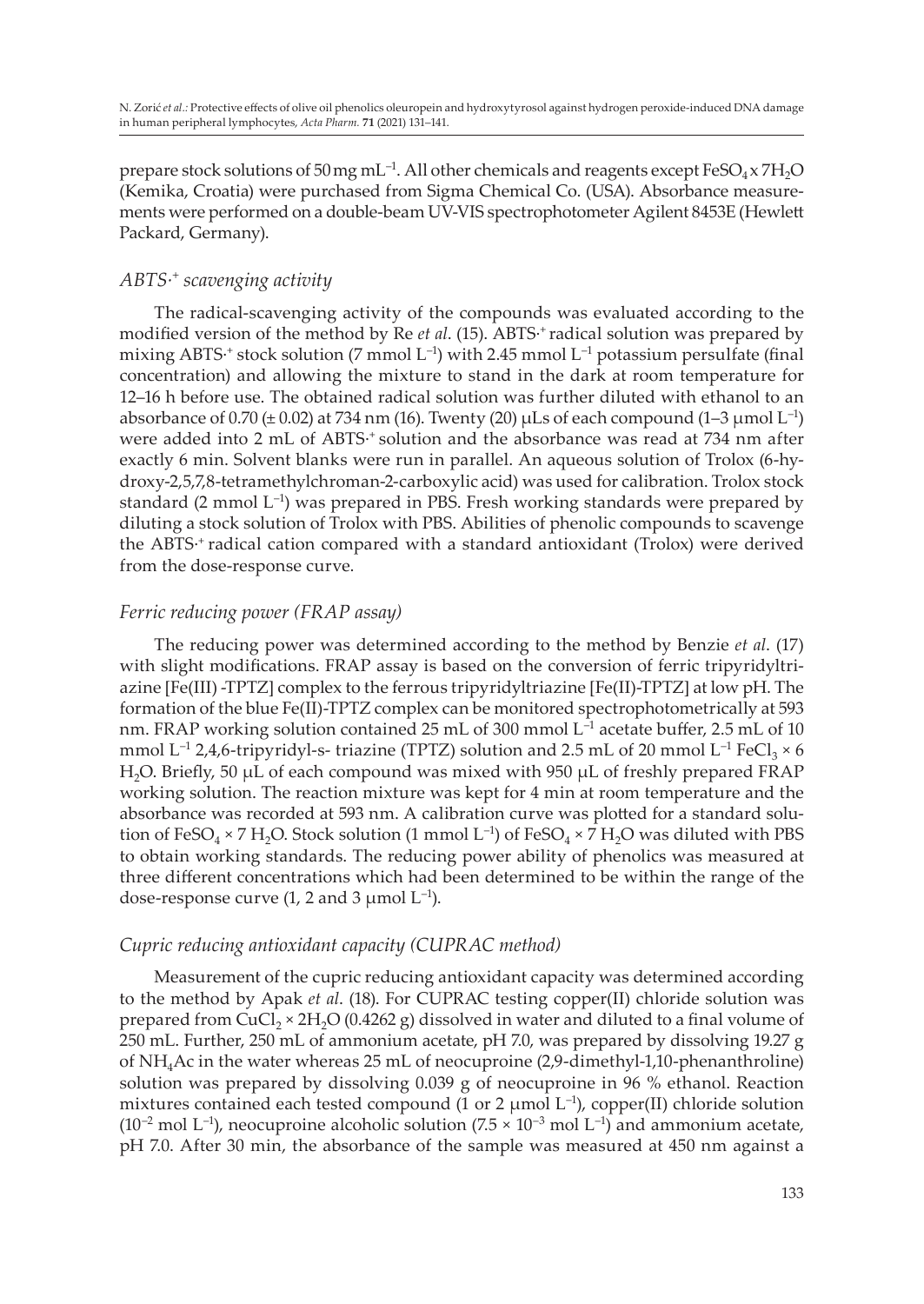reagent blank. An aqueous solution of Trolox was used for calibration. The CUPRAC antioxidant capacity expressed as Trolox equivalents was derived from the slope of the calibration line.

### *Protective effects measured by the method of alkaline single-cell electrophoresis*

*Blood sampling. –* A blood sample was obtained from a healthy male donor (age 45, non-smoker). The donor had not been exposed to diagnostic or therapeutic irradiations or known genotoxic chemicals for 1 year before blood sampling. Venous blood (40 mL) was collected under sterile conditions in heparinised vacutainer tubes (Becton Dickinson, USA) containing lithium heparin as the anticoagulant. Ethical Committee Approval has been issued by the Faculty of Pharmacy and Biochemistry, University of Zagreb, Croatia.

*Experimental procedure. –* Three independent experiments were performed for each tested concentration. The concentrations of oleuropein and hydroxytyrosol were 1, 5 and 10  $\mu$ mol  $L^{-1}$ .

Lymphocytes were isolated using the Histopaque-1077 reagent according to the manufacturer's instructions (Sigma Chemical Co.). Human lymphocytes were preincubated for 120 min with oleuropein and hydroxytyrosol in RPMI-1640 culture medium before exposure to H<sub>2</sub>O<sub>2</sub> (5 µmol L<sup>-1</sup>) for 30 min. Negative and positive controls were incubated simultaneously. Hydrogen peroxide (100  $\mu$ mol L<sup>-1</sup> for 10 min on ice) and bleomycin (10  $\mu$ g mL<sup>-1</sup> for 3 h) served as positive controls in the test of potential genotoxic effects.

*The comet assay*. – The comet assay was carried out under alkaline conditions according to the method by Singh *et al*. (19). Agarose microgels were prepared on microscopic slides covered with 1 and 0.6 % of normal melting point agarose (NMP). After polymerisation at room temperature, a new layer has been added containing 100 μL of 0.5 % low melting point agarose (LMP) mixed with 10 μL of lymphocytes in RPMI. The tray was kept for 10 min on ice and an additional layer of 100  $\mu$ L of 0.5 % LMP agarose has been added. Preparation of the slides has been protected from light in order to prevent the additional incidence of DNA damage in the samples. The slides were placed in the cold lysis solution (pH 10.0) freshly prepared according to the standard protocol (19). The lysis of all microgels lasted for 1 h at  $4 \degree C$ . Following lysis, standard denaturation (20 min, protected from light) and electrophoresis (25 V, 300 mA) were carried out at  $4 \degree C$  under dim light in a freshly prepared electrophoretic buffer (pH 13.0) and lasted for 20 min each. After electrophoresis, the slides were neutralised in three changes of buffer (0.4  $\mu$ mol L<sup>-1</sup> Tris-HCl, pH 7.5) at 5-min intervals. Slides were stained with 100  $\mu$ L of ethidium bromide (20  $\mu$ g mL<sup>-1</sup>) and stored at 4 °C in humified sealed containers until analysis. The scoring of alkaline comet assay slides was performed using an image analysis system attached to an epifluorescence microscope (Olympus BX 51, Japan) under 200× magnification. Per each tested sample, a total of 150 comets were scored  $(3 \times 50)$ . As a measure of DNA damage, tail intensity (percentage of DNA in the comet tail), tail length and tail moment were chosen.

### *Statistical analysis*

All values are means of three measurements ± SD. Results were analysed using commercial programmes Excel and Statistica 12.0 (statSoft Inc.). The comparisons between samples were done using one-way analysis of variance (ANOVA). The level of statistical significance was set at *p* < 0.05.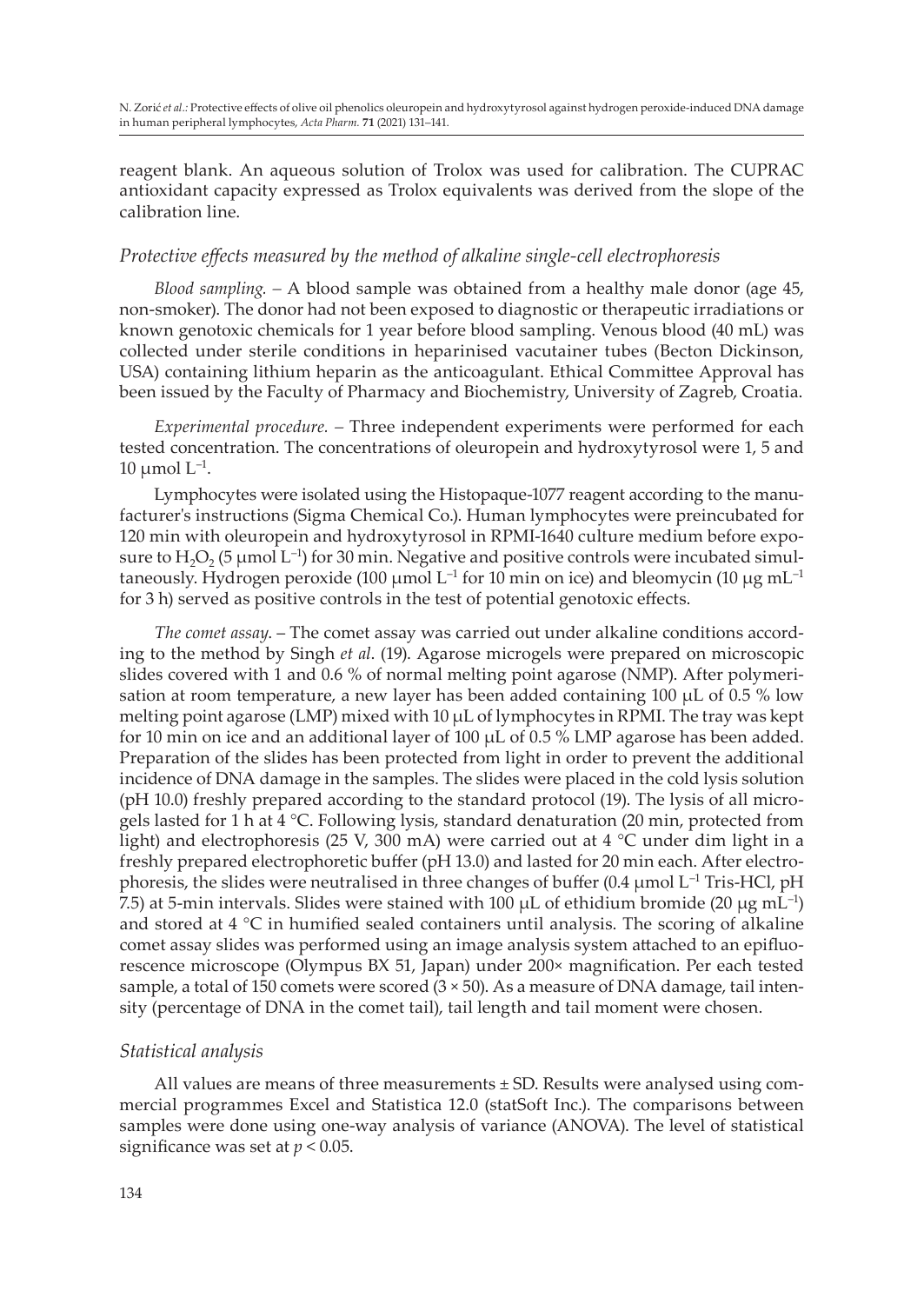### RESULTS AND DISCUSSION

### *Antioxidant and radical-scavenging activity of oleuropein and hydroxytyrosol*

Results presented in Fig. 2 show the antioxidant activity of OLP and HT determined with ABTS∙<sup>+</sup> method. Their scavenging effect on ABTS∙<sup>+</sup> radical was concentration-dependent ( $R^2$  = 0.982) with lower activity of OLP than HT. Results obtained in our study are in accordance with the previously published reports (20). The reducing capacity of OLP and HT in our study are shown in Fig. 3 ( $R^2 = 0.988$ ). We observed differences between antioxidant activities measured by these assays; however, these differences could be attributed to different mechanisms of action of tested phenolic compounds.

In general, the antioxidant and radical-scavenging activity of phenolic compounds such as oleuropein and hydroxytyrosol is based on the presence of free hydroxyl groups in their chemical structure, catechol phenolic group being a characteristic pattern in both OLP and HT (Fig. 1) (21). Important for antioxidative activity are the number and location of aromatic hydroxyl groups of natural polyphenols, as well as stability of the formed aroxyl radicals (22, 23). The increased reducing power is likely to be correlated with the antioxidant properties of natural compounds due to their hydrogen-donating ability  $(24)$ . Fe<sup>3+</sup> reduction is an indicator of electron-donating activity which is an important antioxidant mechanism of action



Fig. 2. Antioxidant capacities of phenolics oleuropein (OLP) and hydroxytyrosol (HT) determined by ABTS<sup>+</sup> method and expressed as Trolox equivalent antioxidant capacities (TEAC); OLP1, HT1 – 1 µmol L–1, OLP2, HT2 – 2 µmol L–1, OLP3, HT3 – 3  $\mu$ mol L<sup>-1</sup>. Mean ± SD, *n* = 3.



Fig. 3. Reducing power of phenolics oleuropein (OLP) and hydroxytyrosol (HT) expressed as FeSO<sub>4</sub> × 7 H<sub>2</sub>O. OLP1, HT1 – 1 µmol L<sup>-1</sup>, OLP2, HT2 – 2  $\mu$ mol L<sup>-1</sup>, OLP3, HT3 – 3  $\mu$ mol L<sup>-1</sup>. Mean  $\pm$  SD,  $n = 3$ .

of phenolic compounds (7). It has been reported that the antioxidant capacity of hydroxytyrosol is due to its H-donor ability and the formation of a highly stable aromatic ring radical when losing a hydrogen atom for conjugation. On the other hand, oleuropein shows antioxidant properties due to the *o-*dihydroxy (catechol) structure present in its moiety.

Several studies have investigated the ability of OLP and HT to scavenge DPPH radicals and ABTS∙<sup>+</sup>; however, limited data exist against other radicals (1, 3, 21). Therefore, antioxi-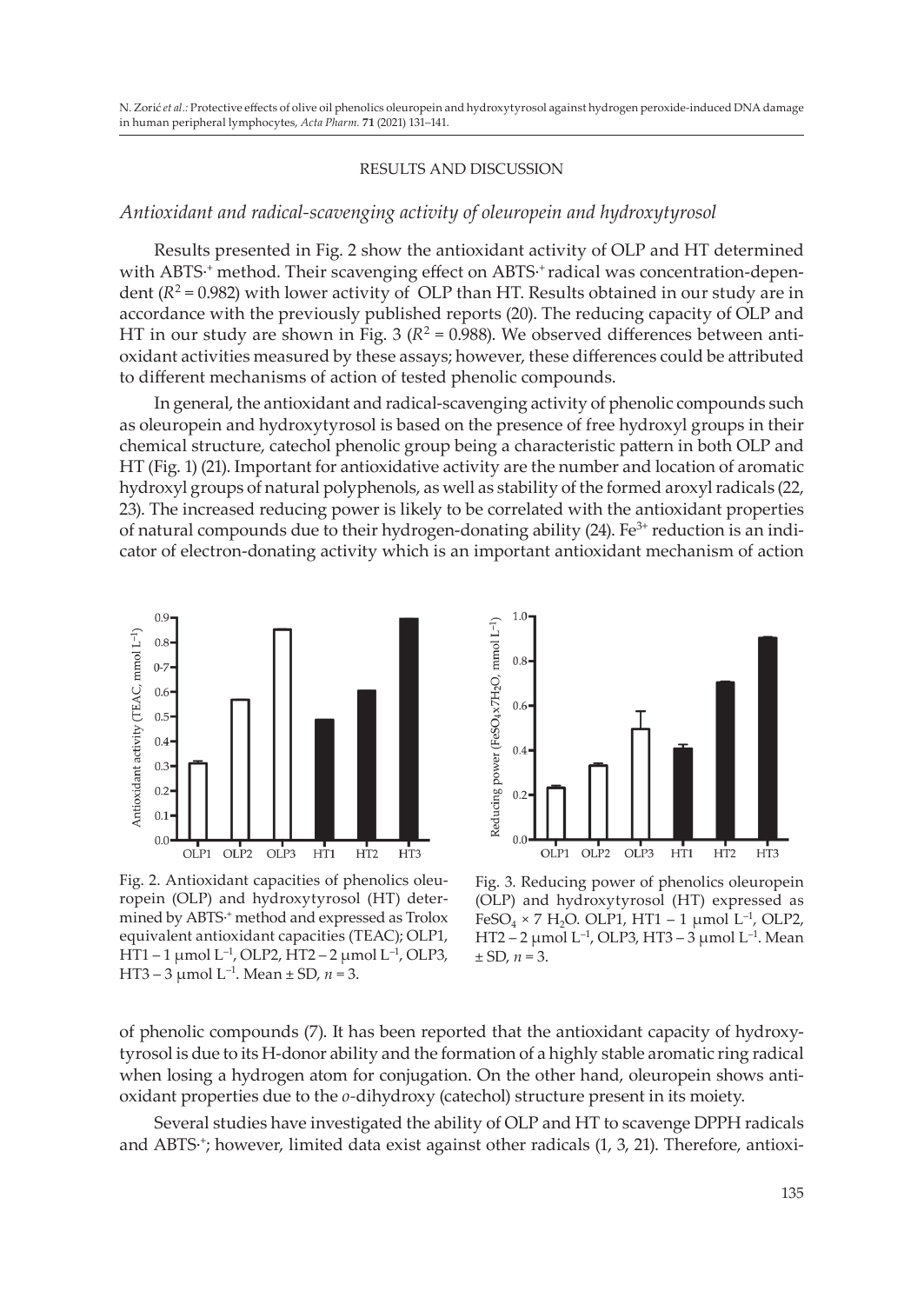

Fig. 4. Antioxidant capacities of phenolics oleuropein (OLP) and hydroxytyrosol (HT) determined by the CUPRAC method and expressed as Trolox equivalent antioxidant capacity (TEAC). OLP1, HT1  $-1$  µmol L<sup>-1</sup>. Mean ± SD,  $n = 3$ .

dant activity was also determined with the CUPRAC method. In comparison with other assays, the advantage of the cupric reducing method is that the measurement of antioxidant capacity is carried out at nearly physiological pH; therefore, it mimics the physiological action of the antioxidants. Additionally, it is suitable for the determination of hydrophilic and lipophilic antioxidants (24). Potent antioxidant capacity of tested compounds was confirmed with the cupric reducing method; results are presented in Fig.  $4 (R^2 = 0.996)$ .

#### *Comet assay*

The comet assay is a sensitive method that detects a variety of DNA lesions. This assay can detect both direct a breakage of the DNA phosphodiester backbone and damage to DNA bases. The method can be used with almost any cell type. The present study used lymphocytes to evaluate the protective effects of tested compounds; lymphocytes have been extensively used in genotoxicity testing of bioactive compounds (25). Measurement of more than one parameter gives the best explanation on the real levels of primary DNA damage (26).

Hydrogen peroxide causes DNA strand breakage by the generation of the hydroxyl radical (OH∙) close to the DNA molecule, *via* the Fenton reaction, which may result in DNA instability, mutagenesis and carcinogenesis (27):

$$
H_2O_2 + Fe^{2+} \rightarrow OH \cdot + OH^- + Fe^{3+}
$$

The genotoxic effect of hydrogen peroxide and the protective effect of OLP and HT were assessed in human lymphocytes using the comet assay and the results of the measured parameters (tail length, tail intensity and tail comet) are shown in Figs. 5–7. OLP and HT, at tested concentrations (1, 5, 10 µmol L<sup>-1</sup>), did not induce a significant increase of primary DNA damage in comparison with the negative control. Pretreatment of human lymphocytes with each of the substances for 120 min produced a dose-dependent reduction of primary DNA damage in the tested cell type. Fig. 8 shows the photomicrographs of lymphocyte nuclei observed after the alkaline comet assay procedure.

Oleuropein and hydroxytyrosol reduce hydrogen peroxide-induced DNA damage in isolated human lymphocytes; HT showed a higher level of protection against hydrogen per-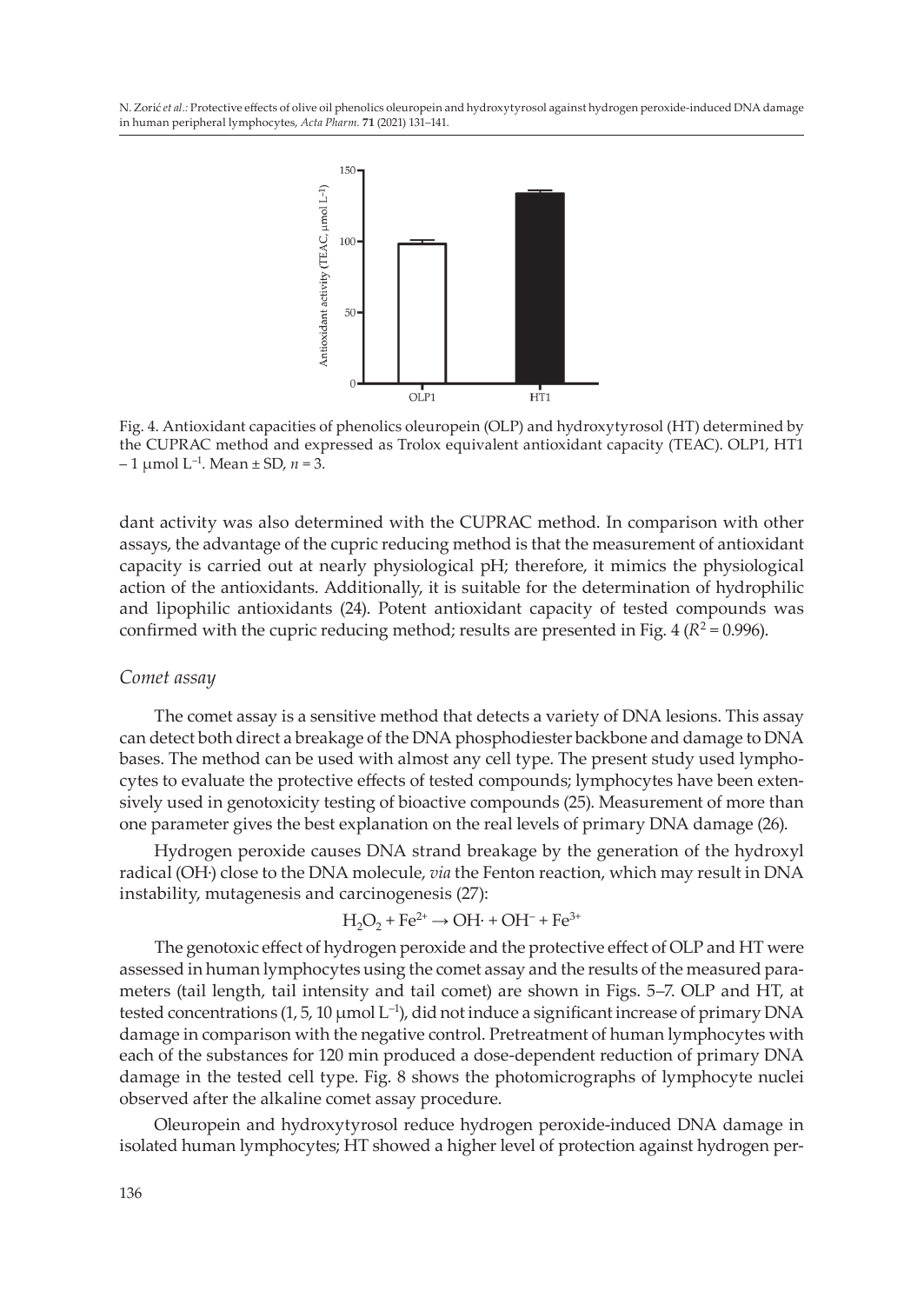

Fig. 5. Comet tail lengths measured by the comet assay in isolated peripheral blood lymphocytes treated *in vitro* for 150 min with oleuropein (OLP) and hydroxytyrosol (HT) (applied at three concentrations: 1, 5 and 10 µmol L<sup>-1</sup>). After 120 min of pretreatment, lymphocytes were treated with 5 µmol L<sup>-1</sup> H<sub>2</sub>O<sub>2</sub> for 30 min at 37 °C. Negative, positive control – NC,  $H_2O_2$ .



Fig. 6. Comet tail intensities measured by the comet assay in isolated peripheral blood lymphocytes treated *in vitro* for 150 min with oleuropein (OLP) and hydroxytyrosol (HT) applied at three concentrations (1, 5 and 10  $\mu$ mol L<sup>-1</sup>). After 120 min of pretreatment, lymphocytes were treated with 5  $\mu$ mol L<sup>-1</sup> H<sub>2</sub>O<sub>2</sub> for 30 min at 37 °C. Negative, positive control – NC, H<sub>2</sub>O<sub>2</sub>.

oxide-mediated DNA strand breaks than OLP. This could be associated with their free radical- -scavenging efficacy or, the compound with protective effect could chelate iron ions present in the cells and thus depress the Fenton reaction, *i.e.*, H<sub>2</sub>O<sub>2</sub>-induced formation of hydroxyl radicals (4). The results obtained with the alkaline comet assay have shown that the treatment with the tested compounds prevents primary DNA damage at very low concentrations (1, 5, 10  $\mu$ mol L<sup>-1</sup>) which could be reached with ordinary intake of 50 g olive oil daily (14).

In addition to  $H_2O_2$  treatment, positive control cells were also treated with bleomycin, and they had the most pronounced DNA damage, as bleomycin induces both, DNA singleand double-strand breaks. Health-protecting properties of olive oil and olive leaf compounds could be explained by various mechanisms including blocking the activation of carcinogens,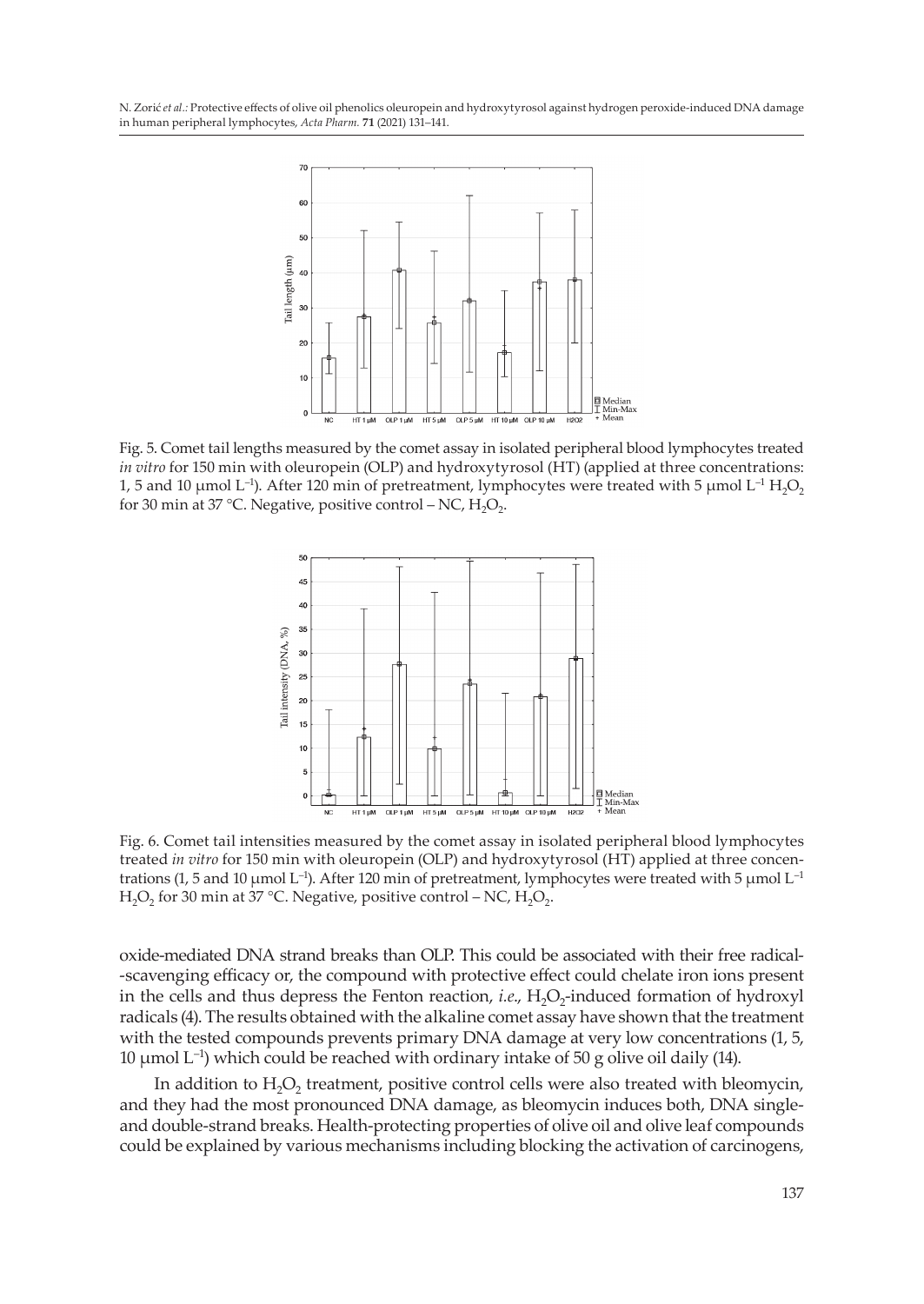

Fig. 7. Comet tail moments measured by the comet assay in isolated peripheral blood lymphocytes treated *in vitro* for 150 min with oleuropein (OLP) and hydroxytyrosol (HT) applied at three concentrations (1, 5 and 10 µmol L<sup>-1</sup>). After 120 min of pretreatment, lymphocytes were treated with 5 µmol L<sup>-1</sup> H<sub>2</sub>O<sub>2</sub> for 30 min at 37 °C. Negative, positive control – NC, H<sub>2</sub>O<sub>2</sub>.

increasing the level of enzymes involved in the detoxification of carcinogens (glutathione *S-*transferase), stimulation of error-free DNA repair and interception of carcinogens before their reaction with DNA (12).



Fig. 8. Photomicrographs of lymphocyte nuclei observed after the alkaline comet assay procedure: a) negative control, b) nucleus with highly damaged DNA in  $H_2O_2$ -treated cell, c) nucleus of a lymphocyte after 120 min pre-treatment with 10  $\mu$ mol L<sup>-1</sup> hydroxytyrosol and 30 min treatment with 5  $\mu$ mol L<sup>-1</sup> H<sub>2</sub>O<sub>2</sub>, d) nucleus of a lymphocyte after 120 min pre-treatment with 1 µmol L<sup>-1</sup> oleuropein and 30 min treatment with 5  $\mu$ mol L<sup>-1</sup> H<sub>2</sub>O<sub>2</sub>. Stained with ethidium bromide. The scoring of alkaline comet assay slides was performed using an image analysis system attached to an epifluorescence microscope (Olympus BX 51, Japan) under 200× magnification.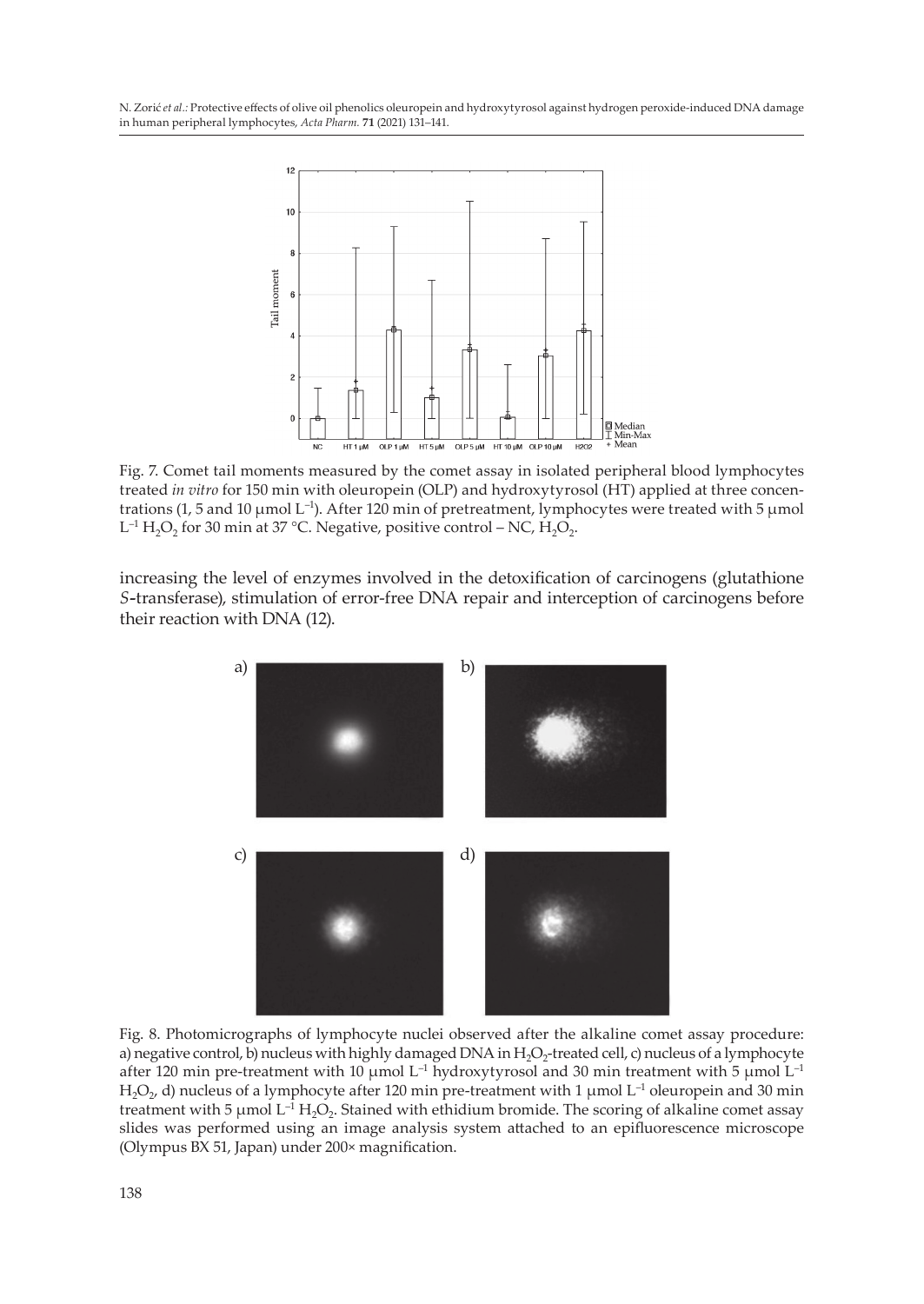So far, *in vitro* studies demonstrated that hydroxytyrosol prevents the *tert*-butylhydroperoxyde-induced death of HepG2 cells, acts against the low-density lipoprotein oxidation produced chemically and cell-mediated and protects different cell types such as Caco-2, erythrocytes and PC12 from hydrogen peroxide-induced cytotoxicity (14).

Oleuropein was found to suppress the production of reactive oxygen and nitrogen species in *in vitro* cell-free systems and cellular screening systems (human neutrophil oxidative burst, monocytes' nitric oxide production) (28). Bulotta *et al*. (29) reported that oleuropein inhibited hydrogen peroxide-induced ROS increase in breast human cancer cell lines MCF-7 and T-47D. It was reported, using a comet assay, that oleuropein reduced hydrogen peroxide-induced DNA damage in human peripheral leukocytes and hepatocellular carcinoma (HepG2) cells (30, 31). Also, oleuropein was shown to increase the level and activities of enzymatic antioxidants *in vivo*, *e.g*., superoxide dismutase, glutathione peroxidase, glutathione reductase, catalase, and enhance the level of some non-enzymatic antioxidants such as glutathione, α-tocopherol, ß-carotene and ascorbic acid in diabetic rabbits (32), rats on the cholesterol-rich diet (33) and in rats exposed to acute arsenic (34).

Genoprotective effects of HT and other olive phenolic compounds could be attributed to their potential radical-scavenging activity, metal-ion chelating properties and the activation of indigenous antioxidant defence and DNA repair systems (10, 14).

### **CONCLUSIONS**

From the evidence provided in this study, it can be confirmed that oleuropein and hydroxytyrosol are strong antioxidants with the ability to scavenge various radicals, and their intake in OLP- and HT-rich food may reduce the body's need for certain antioxidants. Additionally, these phenolic compounds have promising genoprotective properties against hydrogen peroxide-induced oxidative DNA damage in human peripheral blood lymphocytes. However, further studies investigating their mechanisms of action are required.

#### **REFERENCES**

- 1. O. Lee and B. Lee, Antioxidant and antimicrobial activities of individual and combined phenolics in *Olea europaea* leaf extract, *Bioresour. Technol.* **101** (2010) 3751–3754; https://doi.org/10.1016/j. biortech.2009.12.052
- 2. N. Zorić, I. Horvat, N. Kopjar, A. Vučemilović, D. Kremer, S. Tomić and I. Kosalec, Hydroxytyrosol expresses antifungal activity *in vitro*, *Curr. Drug Targets* **14** (2013) 992–998.
- 3. S. Cicerale, L. J. Lucas and R. S. J. Keast, Antimicrobial, antioxidant and anti-inflammatory phenolic activities in extra virgin olive oil, *Curr. Opin. Biotechnol.* **23** (2011) 1–7; https://doi.org/10.1016/j. copbio.2011.09.006
- 4. A. Aherne and N. M. O'Brien, Protection by the flavonoid myricetin, quercetin, and rutin against hydrogen peroxide-induced DNA damage in Caco-2 and Hep G2 cells, *Nutr. Cancer* **34** (1999) 160– 166; https://doi.org/10.1207/S15327914NC3402\_6
- 5. B. Uttara, A. V. Singh, P. Zamboni and R. T. Mahajan, Oxidative stress and neurodegenerative diseases: A review of upstream and downstream antioxidant therapeutic options, *Curr. Neuropharmacol.* **7** (2009) 65–74; https://doi.org/10.2174/157015909787602823
- 6. J. M. Mates and F. M. Sanchez-Jimenez, Role of reactive oxygen species in apoptosis: Implications for cancer therapy, *Int. J. Biochem. Cell Biol.* **32** (2000) 157–170; https://doi.org/10.1016/S1357- 2725(99)00088-6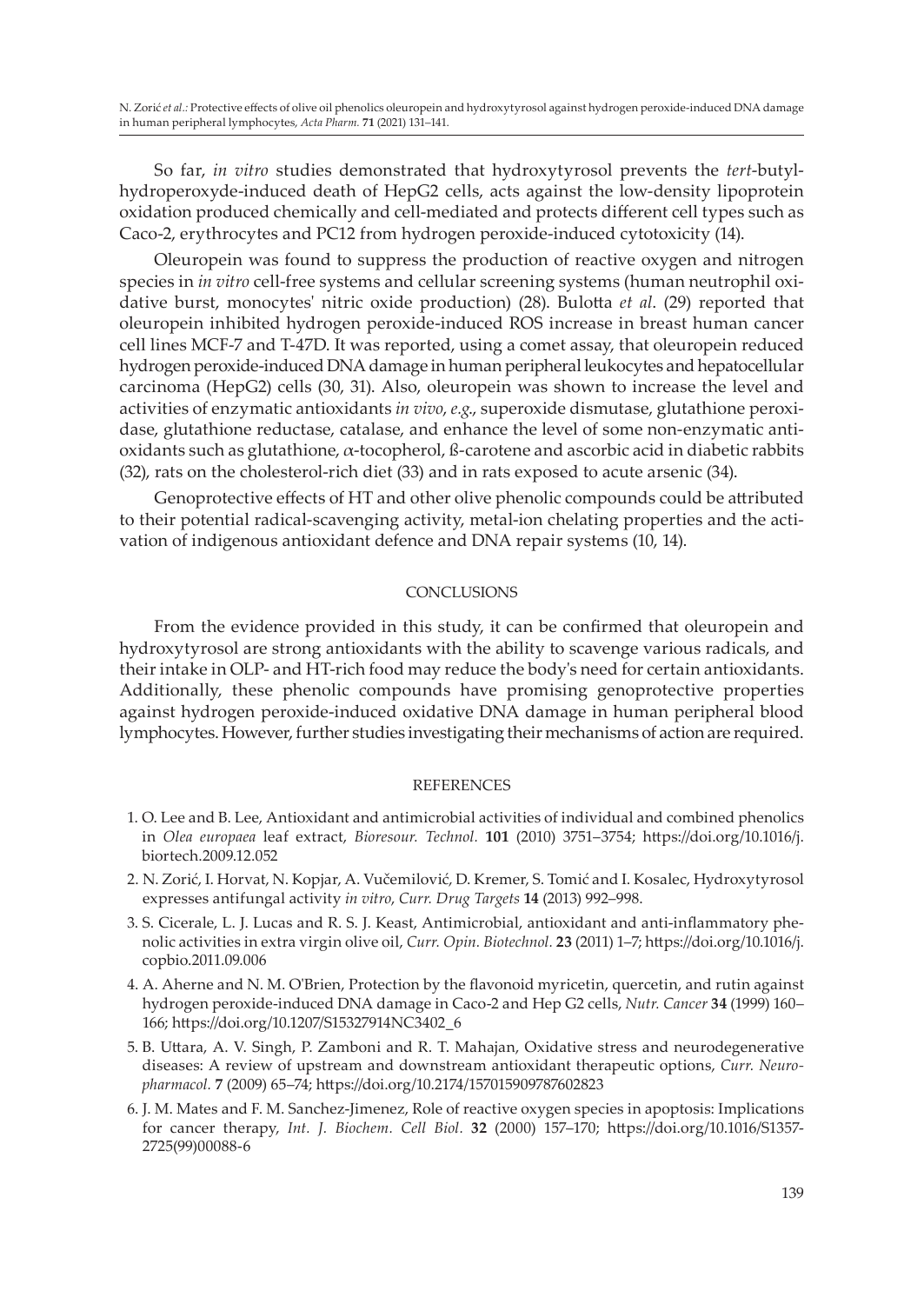- 7. P. Xie, L. Huang, C. Zhang and Y. Zhang, Phenolic compositions, and antioxidant performance of olive leaf and fruit (*Olea europaea* L.) extracts and their structure-activity relationship, *J. Funct. Foods* **16** (2015) 460–471; https://doi.org /10.1016/j.jff.2015.05.005
- 8. E. Gimeno, K. de la Torre-Carbot, R. M. Lamuela-Raventos, A. I. Castellote, M. Fito, R. de la Torre, M. I. Covas and M. Carmen Lopez-Sabater, Changes in the phenolic content of low density lipoprotein after olive oil consumption in men. A randomized crossover controlled trial, *Br. J. Nutr.*  **98** (2007) 1243–1250; https://doi.org/10.1017/S0007114507778698
- 9. S. Salvini, F. Sera, D. Caruso, L. Giovannelli, F. Visioli, C. Saieva, G. Masal, M. Ceroti, V. Giovacchini, V. Pitozzi, C. Galli, A. Romani, N. Mulinacci, R. Bortolomeazzi, P. Dolara and D. Palli, Daily consumption of a high-phenol extra-virgin olive oil reduces oxidative DNA damage in postmenopausal women, *Br. J. Nutr.* **95** (2006) 742–751; https://doi.org/10.1079/BJN20051674
- 10. A. Machowetz, H. E. Poulsen, S. Gruendel, A. Weimann, M. Fito, J. Marrugat, R. de la Torre, J. T. Salonen, K. Nyyssonen, J. Mursu, S. Nascetti, A. Gaddi, H. Kiesewetter, H. Baumler, H. Selmi, J. Kaikkonen, H. J. Zunft, M. I. Covas and C. Koebnick, Effect of olive oils on biomarkers of oxidative DNA stress in Northern and Southern Europeans, *FASEB J.* **21** (2007) 45–52; https://doi.org/10.1096/ fj.06-6328com
- 11. S. Grasso, L. Siracusa, C. Spatafora, M. Renis and C. Tringali, Hydroxytyrosol lipophilic analogues: enzymathic sythesis, radical-scavenging activity and DNA oxidative damage protection, *Bioorg. Chem.* **35** (2007) 137–152; https://doi.org/10.1016/j.bioorg.2006.09.003
- 12. J. Anter, Z. Fernandez-Bedmar, M. Villatoro-Pulido, S. Demyda-Peyras, M. Moreno-Millan, A. Alonso-Moraga, A. Munoz-Serrano and M. D. Luque de Castro, A pilot study on the DNA-protective, cytotoxic, and apoptosis-inducing properties of olive-leaf extracts, *Mutat. Res.* **723** (2011) 165–170; https://doi.org/10.1016/j.mrgentox.2011.05.005
- 13. E. M. Odiatou, A. L. Skaltsounis and A. I. Constantinou, Identification of the factors responsible for the in vitro proxidant and cytotoxic activities of the olive polyphenols oleuropein and hydroxytyrosol, *Cancer Lett.* **330** (2013) 113–121; http://doi.org/10.1016/j.canlet.2012.11.035
- 14. R. Fabiani, P. Rosignoli, A. De Bartolomeo, R. Fuccelli, M. Servili, G. F. Montedoro and G. Morozzi, Oxidative DNA damage is prevented by extracts of olive oil, hydroxytyrosol, and other olive phenolic compounds in human blood mononuclear cells and HL60 cells, *J. Nutr.* **138** (2008) 1411– 1416; https://doi.org/10.1093/jn/138.8.1411
- 15. R. Re, N. Pellegrini, A. Proteggente, A. Pannala, M. Yang and C. Rice-Evans, Antioxidant activity applying an improved ABTS radical cation delorization assay, *Free Radic. Biol. Med.* **26** (1999) 1231– 1237; https://doi.org/ 10.1016/s0891-5849(98)00315-3
- 16. M. N. Asghar, I. U. Khan, I. Zia, M. Ahmad and F. A. Qureshi, Modified 2,2'-azinobis(3-ethylbenzo thiazoline)-6-sulphonic acid radical cation decolorization assay for antioxidant activity of human plasma and extracts of traditional medicinal plants, *Acta Chim. Slov.* **55** (2008) 408–418.
- 17. I. F. Benzie and J. J. Strain, The ferric reducing ability of plasma (FRAP) as a measure of "antioxidant power": the FRAP assay, *Anal. Biochem.* **239** (1996) 70–76; https://doi.org/10.1006/abio.1996.0292
- 18. R. Apak, K. Guclu, M. Ozyurek and S. E. Karademir, Novel total antioxidant index for dietary polyphenols and vitamin C and E using their cupric ion reducing capability in the presence of neocuproine: CUPRAC method, *J. Agric. Food Chem.* **52** (2004) 7970–7981; https://doi.org/10.1021/ jf048741x
- 19. N. P. Singh, M. T. McCoy, R. R. Tice and E. L. Schneider, A simple technique for quantitation of low levels of DNA damage in individual cells, *Exp. Cell Res.* **175** (1988) 184–191; https://doi.org/10.1016/0014-4827(88)90265-0
- 20. W. Bors, W. Heller, C. Michel and M. Saran, Flavonoids as antioxidants: Determination of radicalscavenging efficiencies, *Methods Enzymol.* **186** (1990) 343–355; https://doi.org/10.1016/0076- 6879(90)86128-I